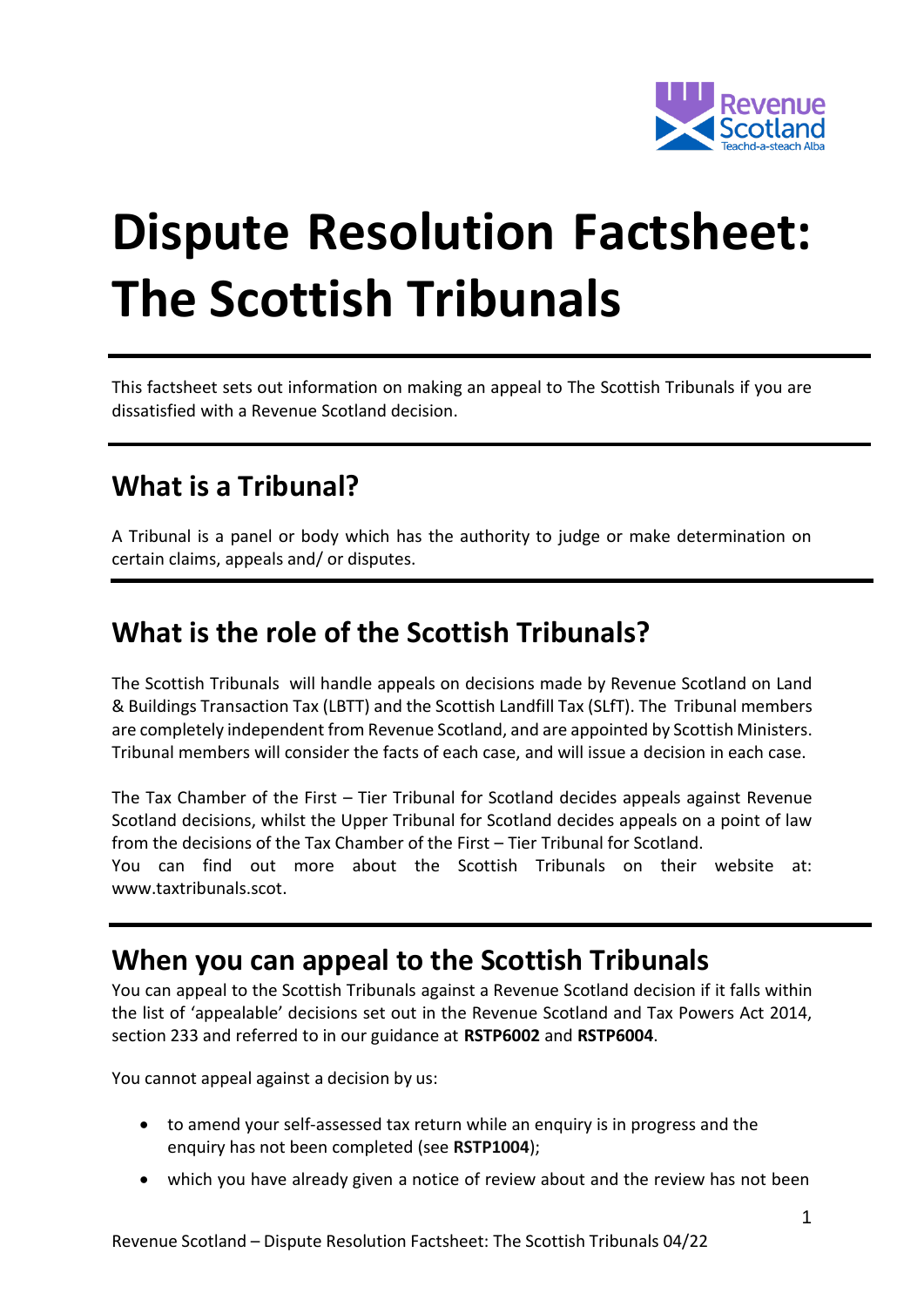

concluded or treated as concluded (see **[RSTP6006](https://www.revenue.scot/legislation/rstpa-legislation-guidance/dispute-resolution/rstp6006)**); or

 which you have already entered into a settlement agreement with us about, and you have not withdrawn from the agreement (see **[RSTP6013](https://www.revenue.scot/legislation/rstpa-legislation-guidance/dispute-resolution/rstp6013)**).

You can make an appeal to the Scottish Tribunals without having previously given a notice of review to Revenue Scotland or having entered into mediation with us on the same matter .

After you have given a notice of appeal to the Scottish Tribunals, you can still seek to enter into mediation with us and/ or enter into a settlement agreement at any time before the appeal is determined.

You should note particular rules apply in relation to a LBTT land transaction involving joint buyers or a buyer which is a trust. See our guidance at **[RSTP6015.](https://www.revenue.scot/legislation/rstpa-legislation-guidance/dispute-resolution/rstp6015)**

#### **How to make an appeal**

Information on how to make an appeal and downloadable application forms are available on the Scottish Tribunals website at [www.taxtribunals.scot](http://www.taxtribunals.scot/) or you can email the Scottish Tribunals at [taxchamber@scotcourtstribunals.gov.uk.](mailto:taxchamber@scotcourtstribunals.gov.uk) **Please do not send the notice of appeal to Revenue Scotland** - the Scottish Tribunals will inform us of your appeal separately.

Further guidance on making an appeal is available at our guidance at **RSTP6008**, including the time limits which apply to notices of appeal.

## **Requesting a late notice of appeal**

If you wish to give a notice of appeal to the Scottish Tribunals after the time limit, we will consider your request and notify you of our decision. To request a late notice of appeal, please ensure all communication is clearly marked **'Request for late notice of appeal'** and follow the instructions below:

**Taxpayers** should send an email to our dedicated enquiries mailbox [lbtt@revenue.scot,](mailto:lbtt@revenue.scot) alternatively you can write to us at: Revenue Scotland, PO Box 24068, Victoria Quay, Edinburgh, EH6 9BR.

**Agents** Should submit the request using the Secure Message Service (SMS) within SETS.

You should do this **before** you notify the Tribunal.

Further guidance on requesting a late notice of appeal is available at RSTP6008.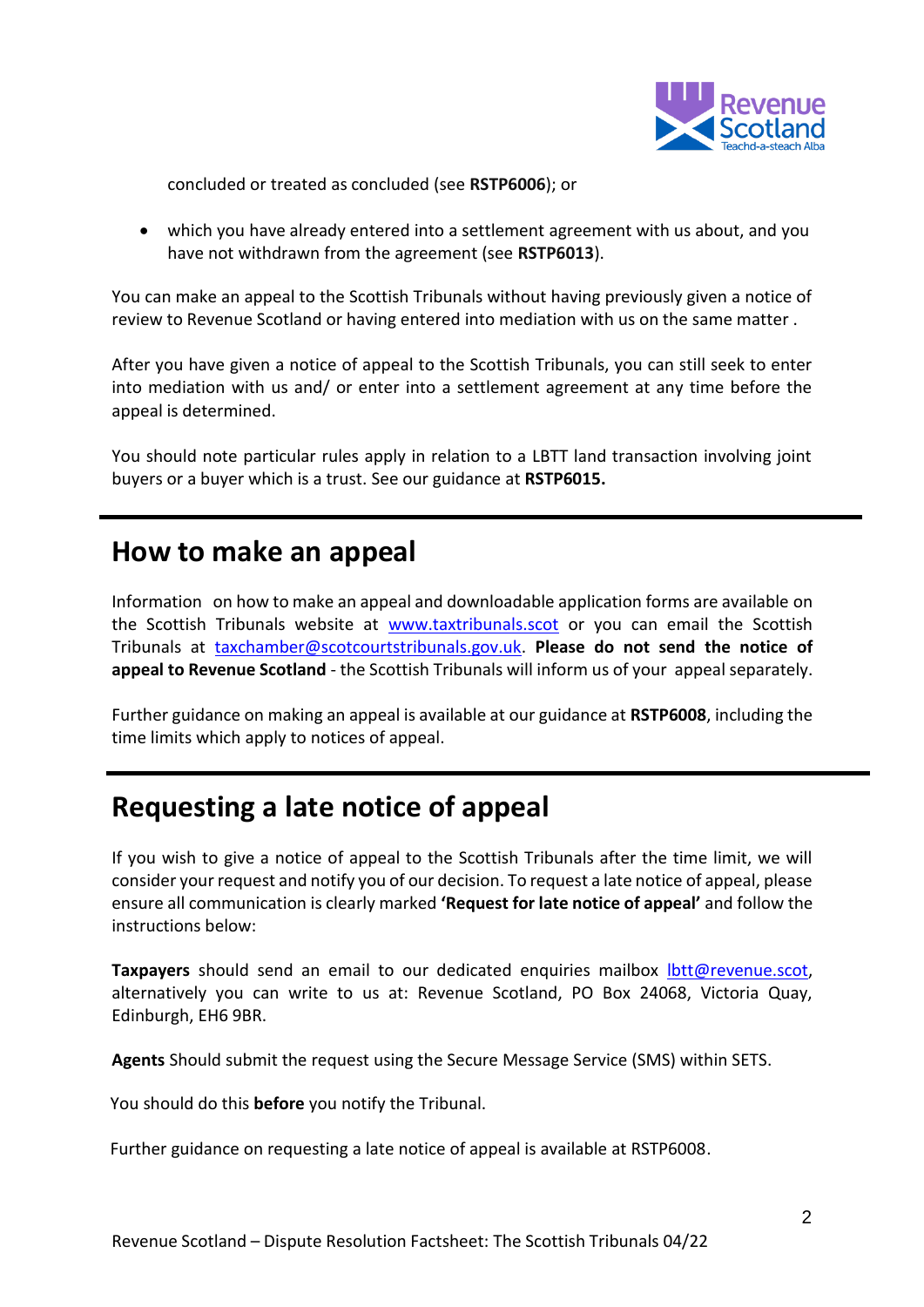

## **Carrying out an appeal and effects of an appeal**

Once you have given a notice of appeal the Scottish Tribunals will make its determination, and may conclude that the Revenue Scotland view of the matter is to be upheld, varied or cancelled.

The Tribunal's decision is final but, subject to certain rules, you or we may have a right of onward appeal from the Tax Chamber of the First – Tier Tribunal for Scotland (see **[RSTP6010](https://www.revenue.scot/legislation/rstpa-legislation-guidance/dispute-resolution/rstp6010)**) or Upper Tribunal for Scotland (see **[RSTP6011](https://www.revenue.scot/legislation/rstpa-legislation-guidance/dispute-resolution/rstp6011)**).

Further information on carrying out an appeal and the effects of an appeal is available in our guidance at **[RSTP7007](https://www.revenue.scot/legislation/rstpa-legislation-guidance/claims-not-return/rstp7007)**.